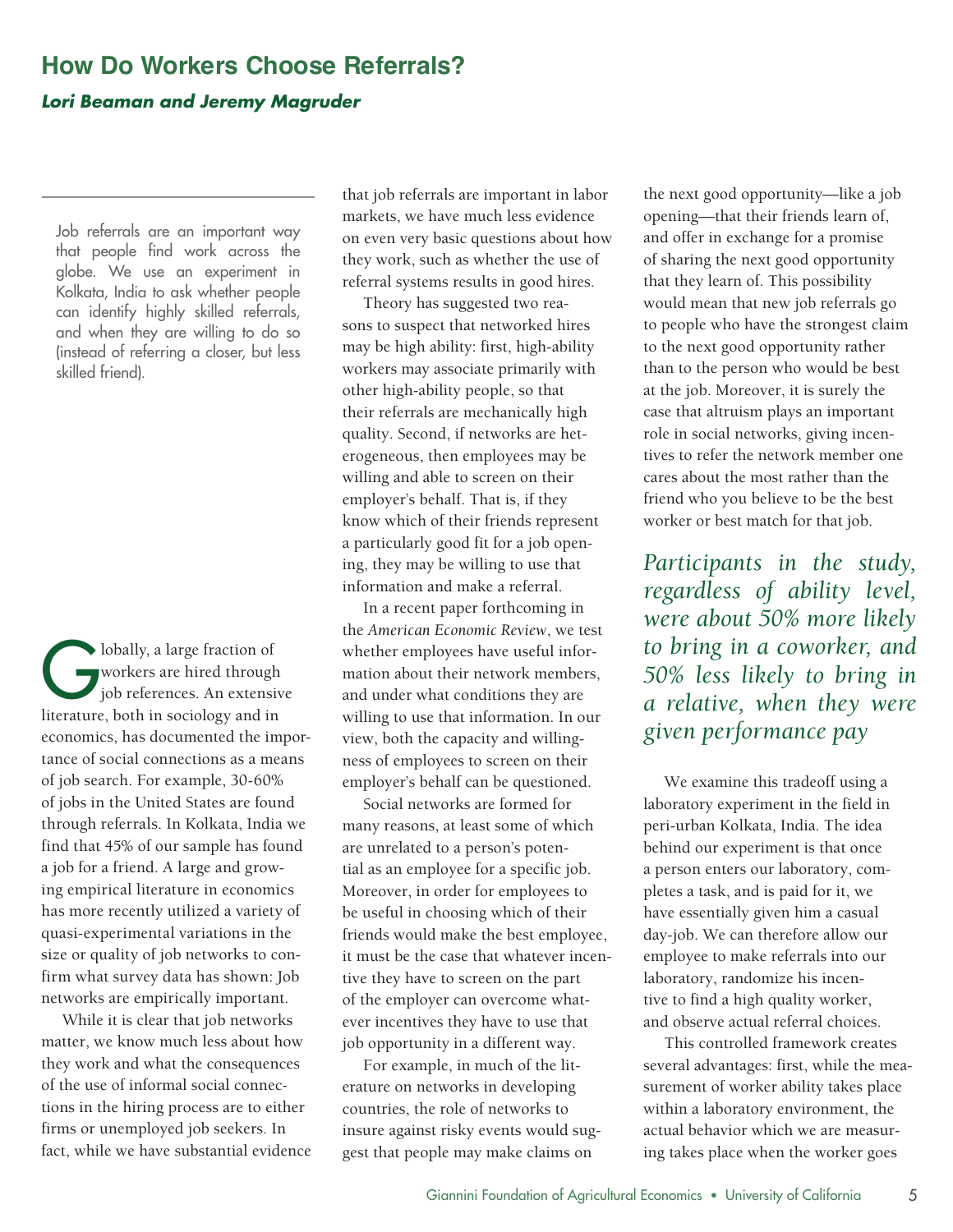

home and determines which of his friends to refer. Thus, we are using the lab to measure an unmonitored behavior. Second, it allows us full control of the incentive contract. We know precisely what incentives our employees face to make a strong referral.

The set up of our experiment is as follows: Original Participants (OPs) were invited to perform two hours of work in our lab, for which they were guaranteed 135 rupees in payment. To ensure a sample of OPs who were representative of labor market participants, we recruited OPs at every third household in neighborhoods surrounding our lab; this resulted in a sample of OPs who were young, active labormarket participants, with an average age of 31 and a 96% employment rate.

Once these OPs arrived in the lab, they completed a survey and thenwere asked to complete a task which emphasized cognitive skill. A minority of OPs were also assigned to a task which emphasized pure effort rather than cognitive ability, specifically the task of filling plastic baggies with precisely 20 peanuts each. As only a minority of OPs were assigned to this treatment, we restricted our analysis to the cognitive treatment.

More specifically, they were asked to help arrange a set of colored swatches in a square according to several sets of logical rules in order to help design quilts. For example, one

set of rules gave OPs 16 swatches, four each of four different colors, and asked them to arrange the swatches so that no more than one of each color was in each row and each column.

A slightly more difficult puzzle is depicted in figure 1. Once again, OPs were asked to place one of each color in each row and each column; however, now they were also required to keep the diagonal cells fixed as in the top panel of figure 1. A sample solution is in the bottom panel. For each of these puzzles, our supervisor noted whether the OP reached the correct solution, how long it took the OP to solve the puzzle, and how many times the OP thought he had reached a correct solution when he was in fact incorrect.

Upon completion of the task, OPs were asked to identify a friend who "would be good at the task they just completed," and were offered a finder's fee for bringing in such a friend. The exact terms of the finder's fee contract were randomly assigned to OPs. A random selection of OPs were offered fixed finder's fees, which will pay the same amount regardless of their referral's performance on the task, while others were offered performance incentives, where the OP's pay may be indexed to the referral's performance. In both cases, referrals themselves were paid a fixed 135 rupees, regardless of their performance.

The experiment was completed when the OPs returned with their referrals. At that time, OPs and referrals were informed that they would in fact be paid the maximum payment possible under their contract, so that when referrals completed the task no one (neither the OP nor the referral) had a direct incentive to exert differential effort depending on their treatment status.

The motivation for this change in contracting terms was that we were particularly concerned that if OPs shared their finder's fees with referrals, then referrals in performance treatments may have additional incentives to exert effort. This concern, which seemed of first order importance in the experimental design, seemed to have little practical effect as very few of our participants—OPs or referrals—reported any intention of sharing their payments with each other.

There were four necessary conditions for performance incentives to induce OPs to change the person they chose as a referral: first, they had to face tradeoffs between the person who they would most like to refer for social reasons (e.g., altruism or because of claims on the next good opportunity) and the one who they believed to be the highest ability. Second, OPs must have had some information as to their friends' abilities, so that the performance incentives were more valuable if they refered a friend who they believed to be higher ability. Third, social incentives could not be too large, so that they overwhelmed the expected return (from us) to referring a socially suboptimal but high-ability friend. Finally, networks needed to be heterogeneous: if all of an OP's friends were the same ability, then the OP would not change his referral choice regardless of incentives.

OPs with different levels of information may have also responded differentially to treatment in their decisions to return with a referral, and we present evidence that high-ability OPs were